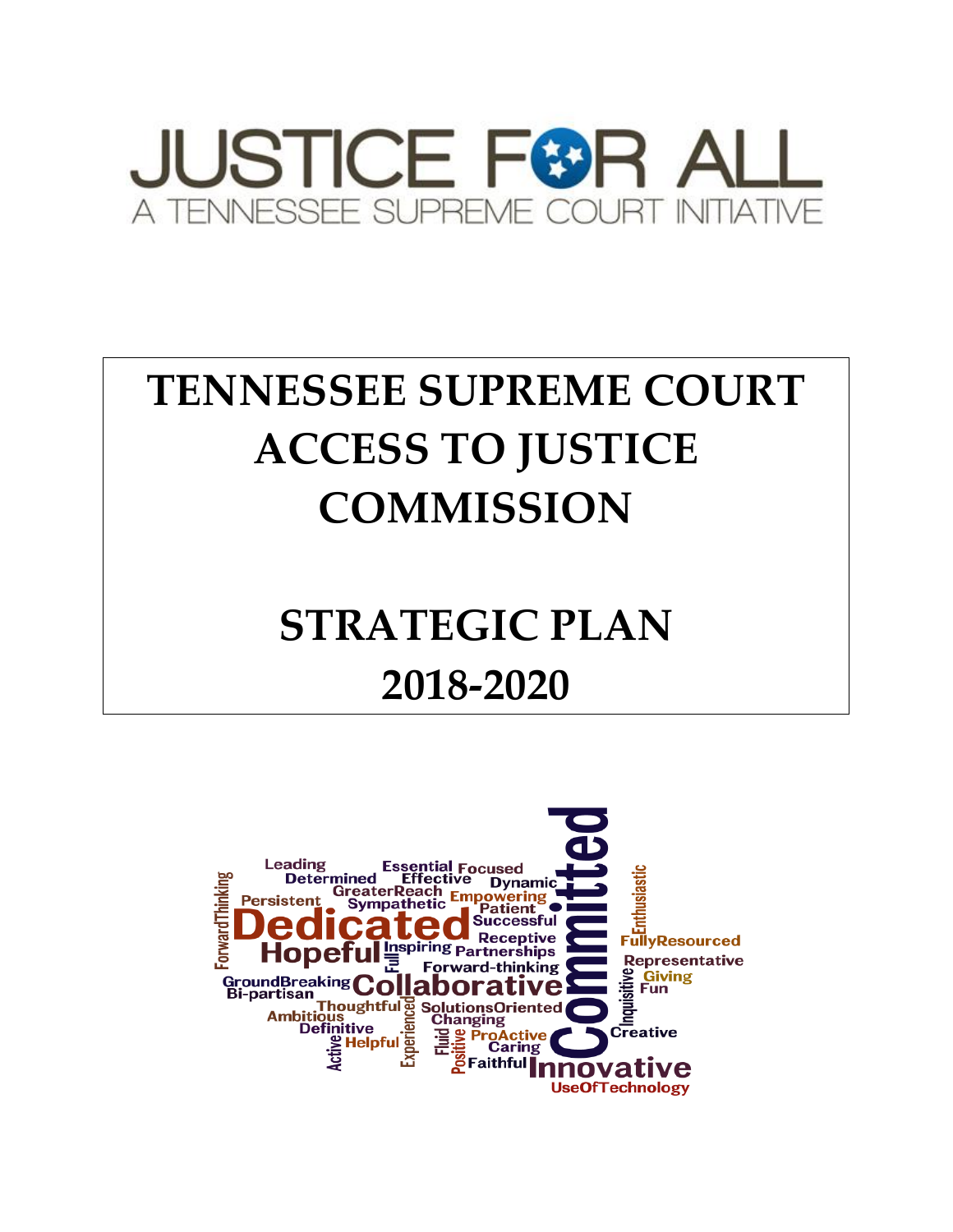## **Executive Summary**

This marks the fifth strategic plan for the Tennessee Supreme Court Access to Justice Commission (the "ATJ Commission"), which will celebrate its tenth anniversary in 2019. From the outset, the ATJ Commission set many worthy goals. Many of those goals and objectives focused on educating the public on existing resources, encouraging and creating opportunities for increased pro bono, and developing resources for litigants that must represent themselves. An overarching goal was to connect participants in the Tennessee justice system with resources that can help them.

These broad themes have remained constant in the ATJ Commission's work, and have been carried into this Plan. They have helped the ATJ Commission develop and focus its role in the Tennessee access to justice community.

This Plan details new ideas, programs, and initiatives that the ATJ Commission will undertake over the next two years. The ATJ Commission will continue to promote and expand its identified successes, such as the Tennessee Faith and Justice Alliance, #Help4TNDay, Pro Bono and Faith Days, Pro Bono Recognition, Plain Language Forms, ATJ Fund Distributions, the Justice For All website, court kiosks, and other longstanding programs. The ATJ Commission will also continue to support and lift up its equal justice community partners.

### **The Process**

The ATJ Commission engaged in a strategic planning process in the spring of 2018. The process included surveying members of the commission as well as key stakeholders, and a daylong planning session with current and incoming commissioners.

# **Surveys**

A stakeholder survey was distributed to the ATJ Commission members and members of the ATJ Commission's six Advisory Committees, the Education Committee, the Faith-Based Initiatives Committee, the Family Law Committee, the Pro Bono Committee, the Public Awareness Committee, and the Self-Represented Litigants Committee. Sixteen responses were collected and the themes reflected the value of the ATJ Commission in connecting, educating, and long term policy planning. Key strengths identified were leadership, diversity, and communication. The responders identified weaknesses such as lack of resources and support outside of the courts. One frequently expressed weakness is a lack of awareness of the work of the ATJ Commission. Specific anticipated challenges identified were lack of resources, such as funding and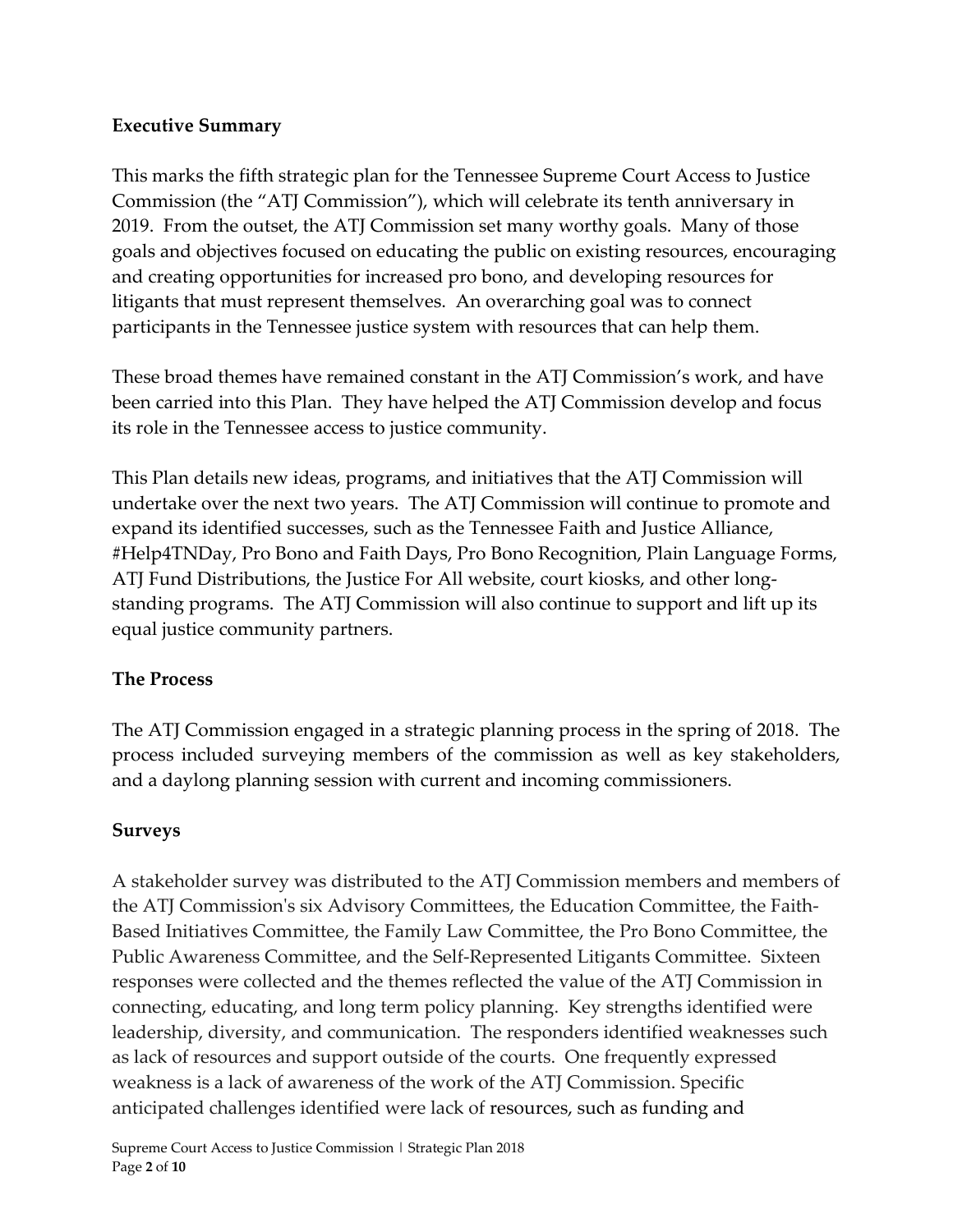volunteers, lack of public awareness, a need to refocus priorities, and sustainability of the work of the ATJ Commission.

Respondents were asked about their own challenges and needs. Most commented that they encounter a lack of resources, lack of funding, and lack of volunteers. Changes in technology was also a frequently reported challenge. The survey also asked about unaddressed needs the ATJ Commission should consider. Those responses included more support for legal aid, more public awareness, being responsive to technology changes, and the need to prioritize resources. Lastly, they were asked where the ATJ Commission should focus its efforts to be most effective over the next two to three years. Suggestions focused on raising awareness of existing resources, pro bono opportunities, and legal aid support and funding.

A second survey focused on trends and was distributed to judges, court clerks, private attorneys, legal aid attorneys, mediators, law schools, and other stakeholders. In addition to providing the ATJ Commission with the information necessary to conduct its planning session, this survey enabled the ATJ Commission to connect to stakeholders in the judicial system. Survey users were asked to rank eighteen different services and concepts related to the Tennessee equal justice community, and were given the opportunity to write-in responses.

Over 135 surveys were returned and the ATJ Commission reviewed the responses during the planning session and identified the following themes and issues:

- People don't know about existing resources
- People need help in the courtroom
- Need to partner with other agencies
- Need to engage local judges
- Efficient use of volunteers
- Funding for legal aid and legal service providers
- Training attorneys
- More focus on rural legal services
- Education for judges on selfrepresented litigants issues
- More resources for self-represented litigants, including expanded court forms
- Transportation to and from clinics, the court, etc.
- Reasonably priced CLE opportunities
- Partner urban lawyers with rural need and take lawyers to the community
- Create more general civil legal advice clinics and issue-specific clinics
- Education on legal system processes
- More resources on limited scope representation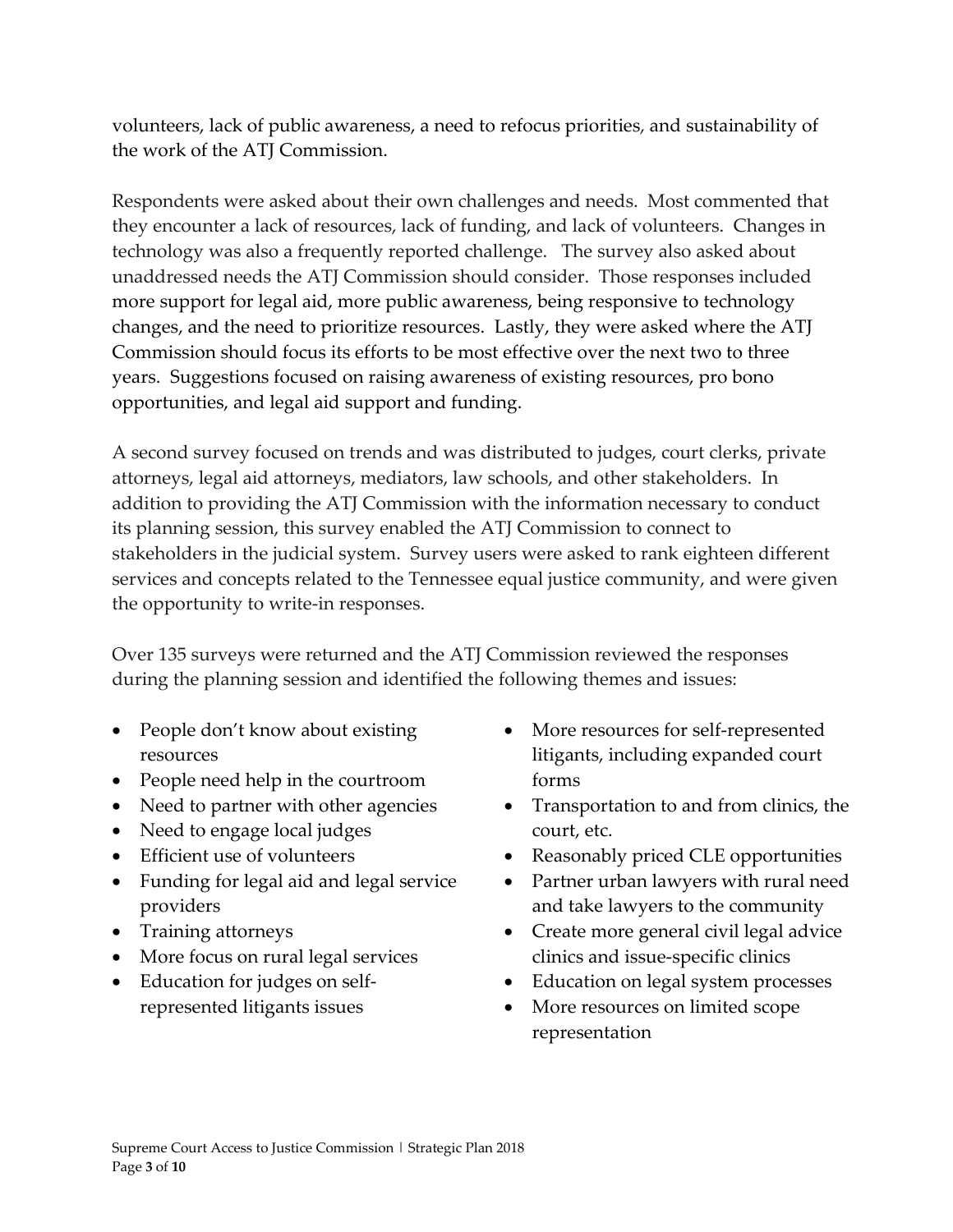## **Planning Session**

During the planning session, the ATJ Commission reviewed the survey responses and the work of the past few years to understand current trends and learn of unique ideas. It identified key accomplishments and learnings, as well as opportunities for the future. Opportunities identified were:

- Younger lawyers and law students want to do pro bono work
- Potential to collaborate with the business community
	- o Benefit from shared expertise
	- o Access to technology
- Creative ways to increase resources, including funding for legal aid
- Create greater awareness of the ATJ Commission to target audiences
- Relevant and robust website and online presence
- Translation services for forms, signs, and other legal materials
- Special topic legal clinics, in areas like expungement and family law
- Expand the ATJ Commission's reach at the state and national level
- Navigation programs to get people through their case from start to finish
- Videos and printed materials in the courthouses

### **Two Year Vision**

The Commission developed a vision for the next two years by answering the question: To Expand Our Reach, What Do We Want and Need to See in Place at the Commission in Two Years?

The vision includes:

- **A Self-Representation Toolbox**
- **A Mechanism that Matches Need and Resources**
- **A Clear Brand and Executed and Evolving Communications Plan**
- **A Robust Network of Volunteers and Partners**
- **Making Judges Stronger Partners and Champions**
- **Collective Impact Strategy for Funding**
- **Coordinated and Focused Training to Better Equip Attorneys**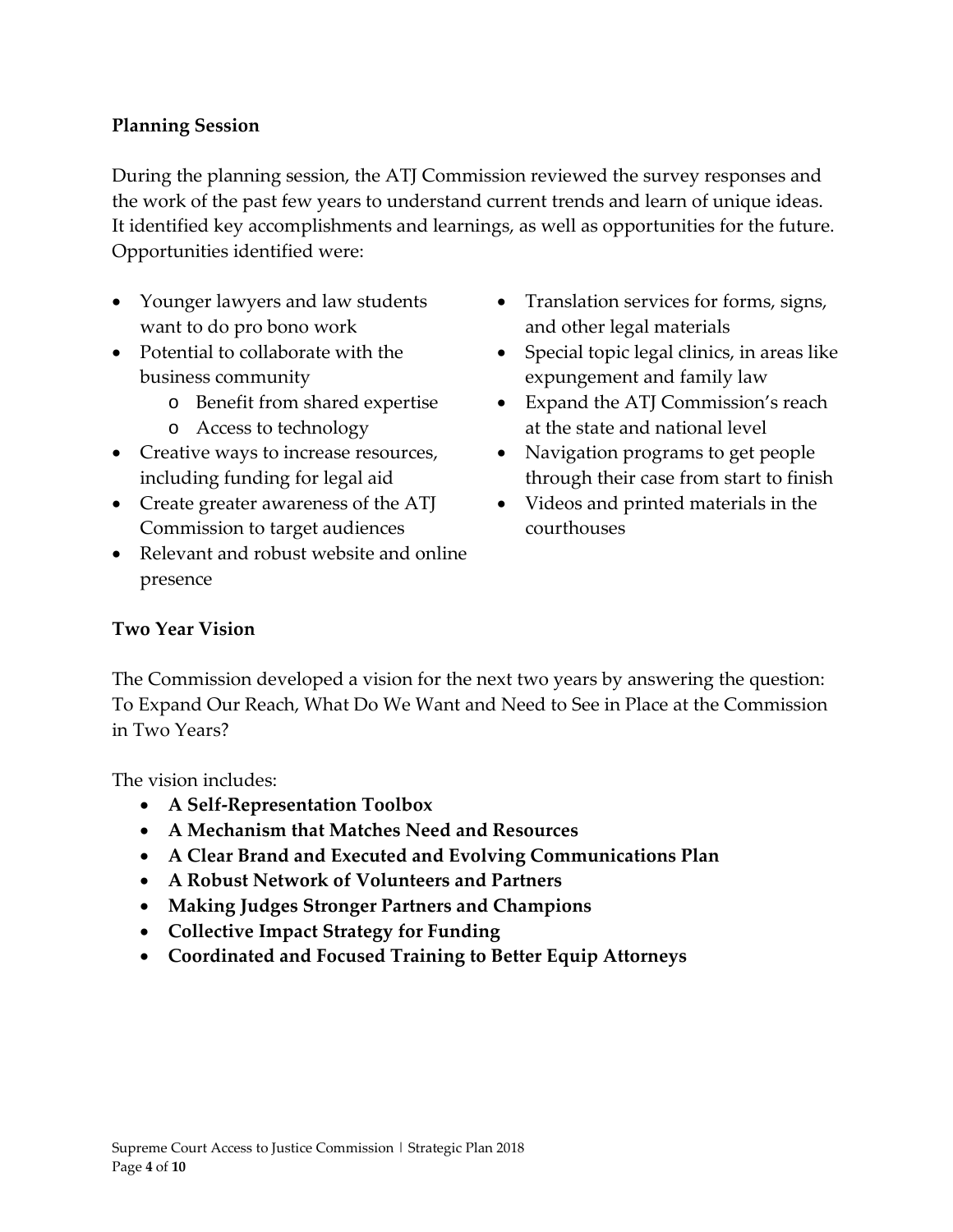## **Roles**

In realizing the vision, the ATJ Commission identified that its role is to:

- Facilitate
- Educate
- Communicate
- Remove barriers
- Develop resources
- Advocate
- Connect

# **Strategic Priorities**

The strategic priorities determined to reach the vision and leverage the roles of the ATJ Commission are:

- **1. Build the Process for Funding**
- **2. Build and Refine Support Services**
- **3. Build and Equip the Network**
- **4. Capture and Promote Our Brands**

The ATJ Commission decided that five Advisory Committees will be necessary to carry out these strategic priorities. The five Advisory Committees are:

- Faith-Based Initiatives Committee
- Family Law Committee
- Pro Bono Committee
- Public Awareness Committee
- Self-Represented Litigants Committee (and Mediation Subcommittee)

The ATJ Commission will continue the work of its work groups and task forces developed around specific legal issues or projects, including the Immigration Task Force and the Expungement Work Group.

The ATJ Commission will also develop a Founding Fellows group, to include former ATJ Commission members.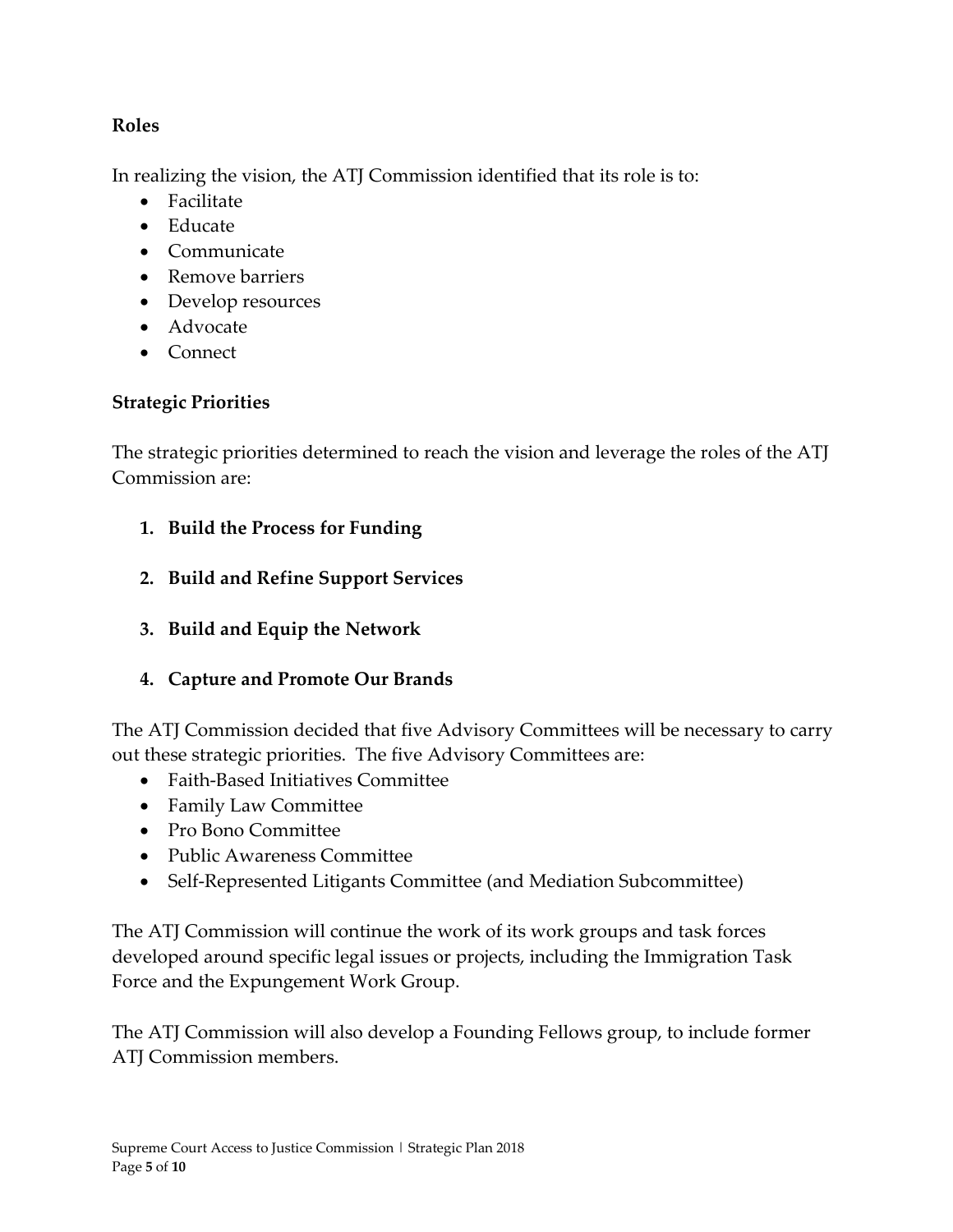# **Goals and Implementation Plans**

| <b>Strategic Priority: Build the Process for Funding</b> |  |
|----------------------------------------------------------|--|
|----------------------------------------------------------|--|

| 1 <sup>st</sup> Year Goals | <b>Actions/Tasks</b>                    | Timeline | Responsibility              | <b>Key Metrics</b>          |
|----------------------------|-----------------------------------------|----------|-----------------------------|-----------------------------|
| Launch a                   | Determine chair, structure and          | 6/30/18  | <b>Staff and Commission</b> | Key connections and funding |
| Founding                   | purpose of group: advocacy and          |          | Chair                       | plans identified            |
| <b>Fellows Group</b>       | education, connections, funding         |          |                             |                             |
|                            | Hold first meeting and determine        | 8/31/18  | <b>Staff and Commission</b> | First meeting held and      |
|                            | goals for 2018                          |          | Chair                       | remaining 2018 meetings     |
|                            |                                         |          |                             | calendared                  |
| <b>Begin Building</b>      | <b>Educate Commission on Collective</b> | 1/31/19  | Staff                       | <b>Funding Plan Created</b> |
| a Funding                  | Impact                                  |          |                             |                             |
| <b>Strategy</b>            |                                         |          |                             |                             |
|                            | Identify plan for future funding        |          |                             |                             |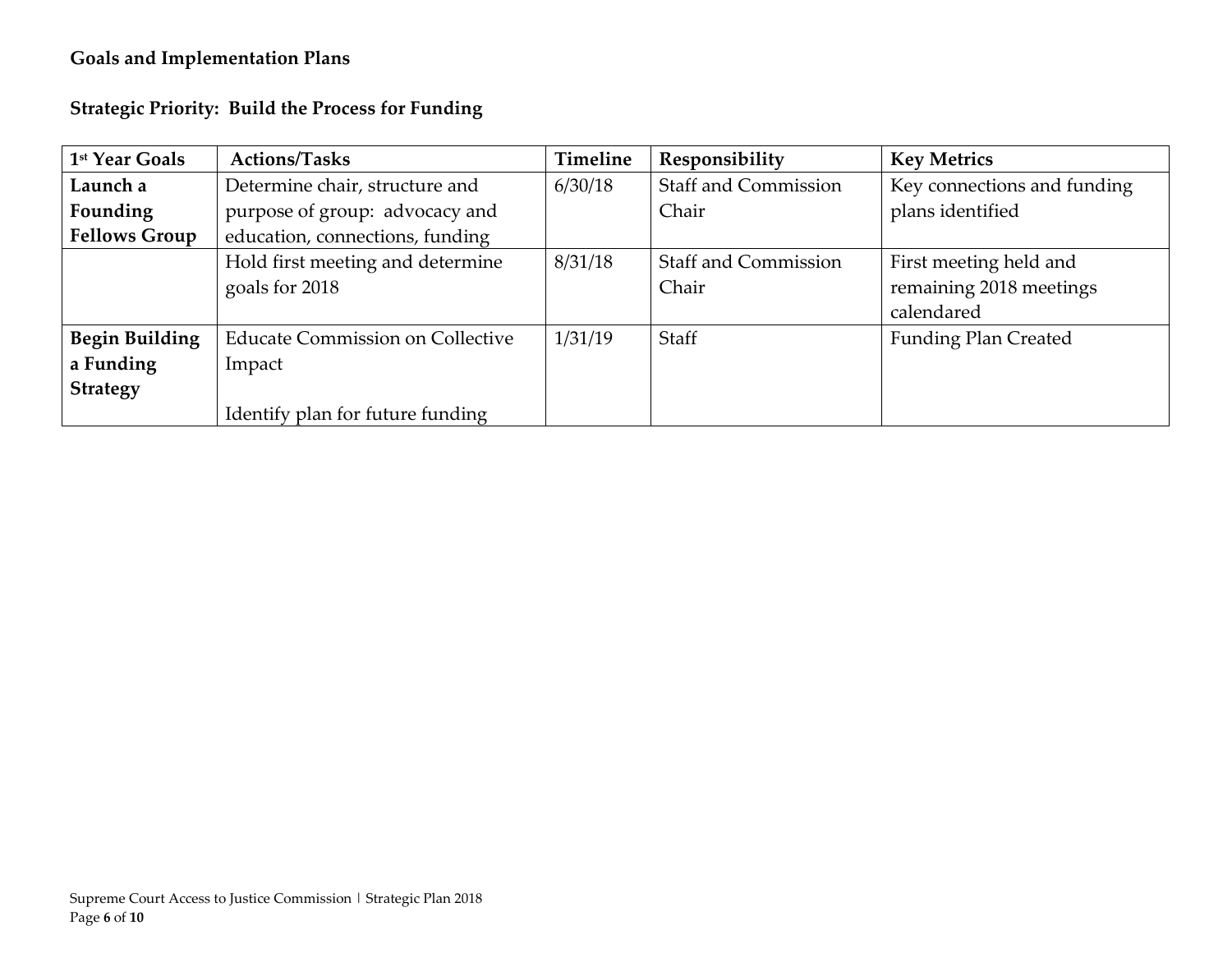| 1 <sup>st</sup> Year Goals | <b>Actions/Tasks</b>                      | <b>Timeline</b>  | Responsibility                 | <b>Key Metrics</b>             |
|----------------------------|-------------------------------------------|------------------|--------------------------------|--------------------------------|
| <b>Build the</b>           | Faith Based - Sewanee                     | 4/18/18          | <b>Staff and Various</b>       | Meet Target # of Attendees     |
| Education/                 | Participate in Clerk of Courts Annual     | $5/18$ and       | Commission/Committee           |                                |
| <b>Event Calendar</b>      | Conferences - Chattanooga and Franklin    | 8/18             | Reps; Commission Chair         | Increase # of Volunteers       |
|                            | TBA CLE Presentations at TBA Annual       | 6/15/18          |                                |                                |
|                            | Conference - Memphis                      |                  |                                | Increase # of programs in each |
|                            | Child Support Administrators Meeting -    | 6/21/18          |                                | grand division                 |
|                            | <b>Nashville</b>                          |                  |                                |                                |
|                            | Family Law Practice Regional Summits -    | 9/30/18          |                                |                                |
|                            | Statewide                                 |                  |                                |                                |
|                            | TFJA Regional Trainings - Statewide       | 10/18            |                                |                                |
|                            | PBFDays - Statewide                       | 10/18            |                                |                                |
|                            | Juvenile Magistrate Training              | 9/28/19          |                                |                                |
|                            | Pro-bono Recognition Events - Tri-Cities, | <b>Fall 2018</b> |                                |                                |
|                            | Knoxville, Memphis, Nashville             |                  |                                |                                |
|                            | Help4TNDay - Statewide                    | 4/2019           |                                |                                |
|                            | Pro Bono Summit - Statewide               | 4/2019           |                                |                                |
| Successful                 | Fund and announce up to 10 kiosks         | 4/31/18          | <b>Staff; Public Awareness</b> | Track use of kiosks            |
| Implementation             | Evaluate use and efficacy of kiosks       | 2019             | Committee; Self-               |                                |
| of Kiosks,                 | Assess technology access/support in       | 11/30/18         | Represented Litigants          | Report on technology access    |
| Forms, Clinics             | courts across the state                   |                  | Committee                      | across the state               |
|                            | Create a process to get regular           | 6/30/18          | Staff                          | Attendance and Feedback on     |
|                            | information from clinics                  |                  |                                | usefulness                     |
|                            | Review and continue to build out the      | 3/31/19          | Self-Represented               | New forms and videos created   |
|                            | toolbox                                   |                  | <b>Litigants Committee</b>     | or linked; Automated Resources |
|                            | Pilot remote legal and mediation clinics  | 10/31/18         | Faith-Based Committee;         | Hold pilot remote clinic       |
|                            |                                           |                  | Pro Bono Committee;            |                                |
|                            |                                           |                  | <b>Mediation Subcommittee</b>  |                                |

# **Strategic Priority: Build and Equip the Network**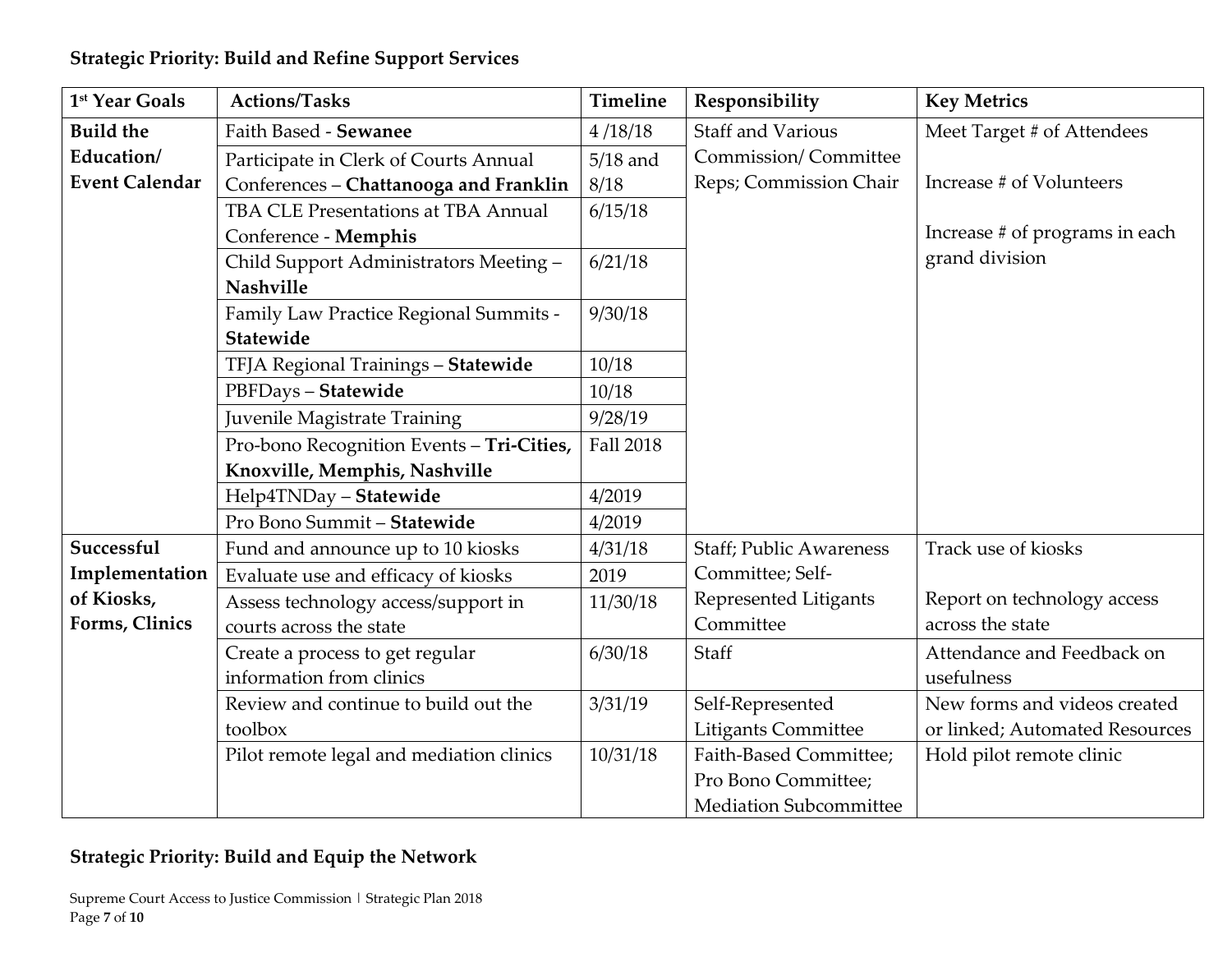| 1 <sup>st</sup> Year Goals | <b>Actions/Tasks</b>                    | Timeline | Responsibility    | <b>Key Metrics</b>           |
|----------------------------|-----------------------------------------|----------|-------------------|------------------------------|
| <b>Connect with</b>        | Conduct listening tour to identify      | 12/31/19 | Staff; Commission | Track # of attorneys reached |
| <b>Rural Bars</b>          | needs                                   |          | members; Pro Bono |                              |
|                            | Identify ways to connect with           |          | Committee         |                              |
|                            | unaffiliated bars                       |          |                   |                              |
| Conduct                    | Identify ways to tailor our services to | 3/13/19  |                   |                              |
| training on                | local bars                              |          |                   |                              |
| rural practices            |                                         |          |                   |                              |
| <b>Ensure our</b>          | Research and implement best             | On-going | Staff             | Evaluations of CLEs and      |
| CLE'S are                  | practices on training and education     |          |                   | training events              |
| relevant and               | on how people learn                     |          |                   |                              |
| learner based              |                                         |          |                   |                              |

# **Strategic Priority: Capture and Promote Our Brand**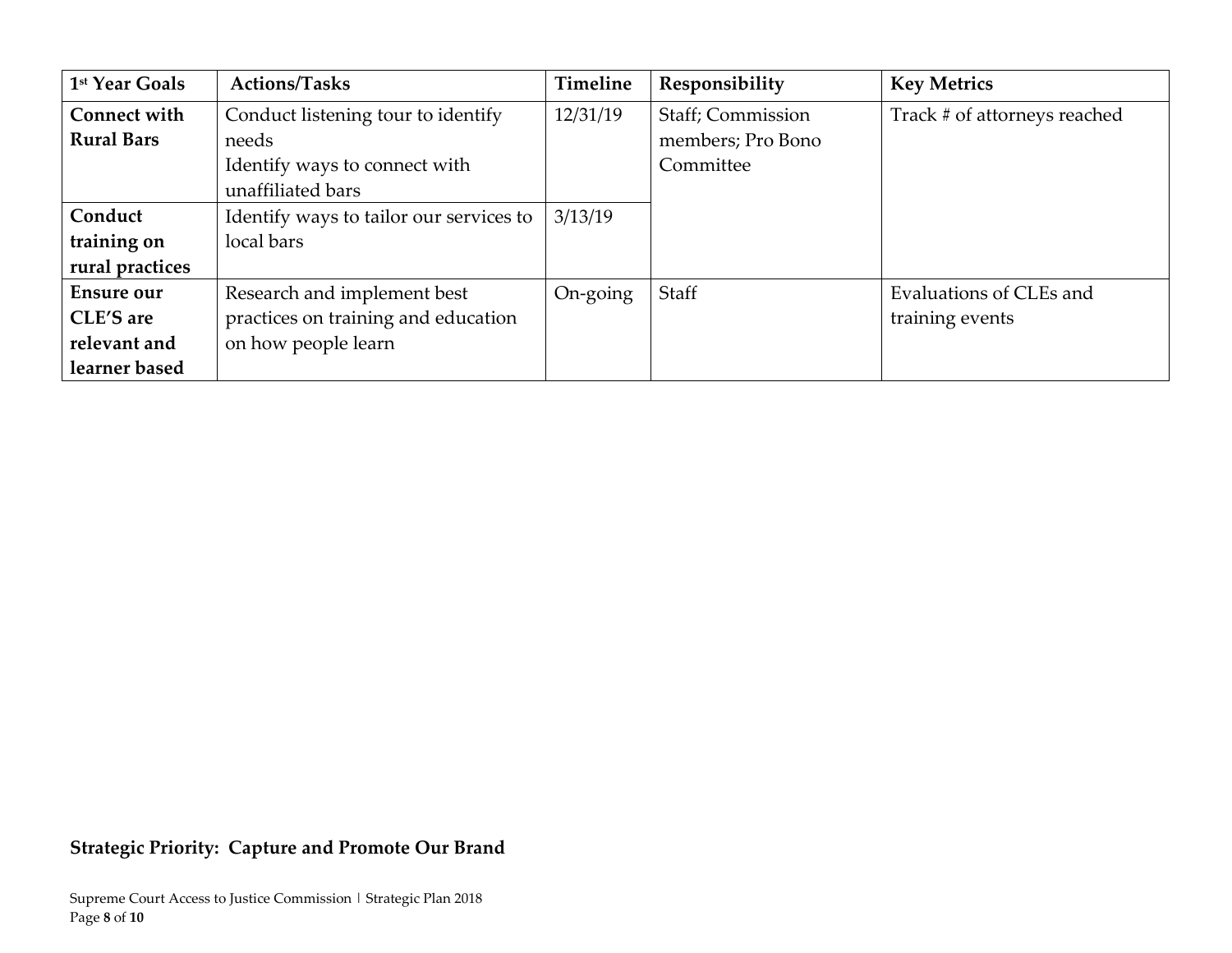| 1 <sup>st</sup> Year Goals | <b>Actions/Tasks</b>                | Timeline | Responsibility             | <b>Key Metrics</b>            |
|----------------------------|-------------------------------------|----------|----------------------------|-------------------------------|
| Implement                  | Using current plan, begin           | Ongoing  | <b>Staff and Public</b>    | Meet communication plan goals |
| communication              | implementation and review regularly |          | <b>Awareness Committee</b> |                               |
| plan to educate            |                                     |          |                            |                               |
| how to access              |                                     |          |                            |                               |
| services                   |                                     |          |                            |                               |
| Develop                    | Use Commission meeting to design    | 6/30/18  | Commission                 | Mission statement completed   |
| mission                    |                                     |          |                            | and used                      |
| statement and              |                                     |          |                            |                               |
| core values                |                                     |          |                            |                               |
| Seek a PR Firm             | Identify and reach out to potential | 10/31/18 | Staff; Commission Chair;   | Pro bono PR firm secured      |
| for pro bono               | PR firms who take on pro bono       |          | <b>ATJ</b> Fellows         |                               |
| work on brand              | clients                             |          |                            |                               |